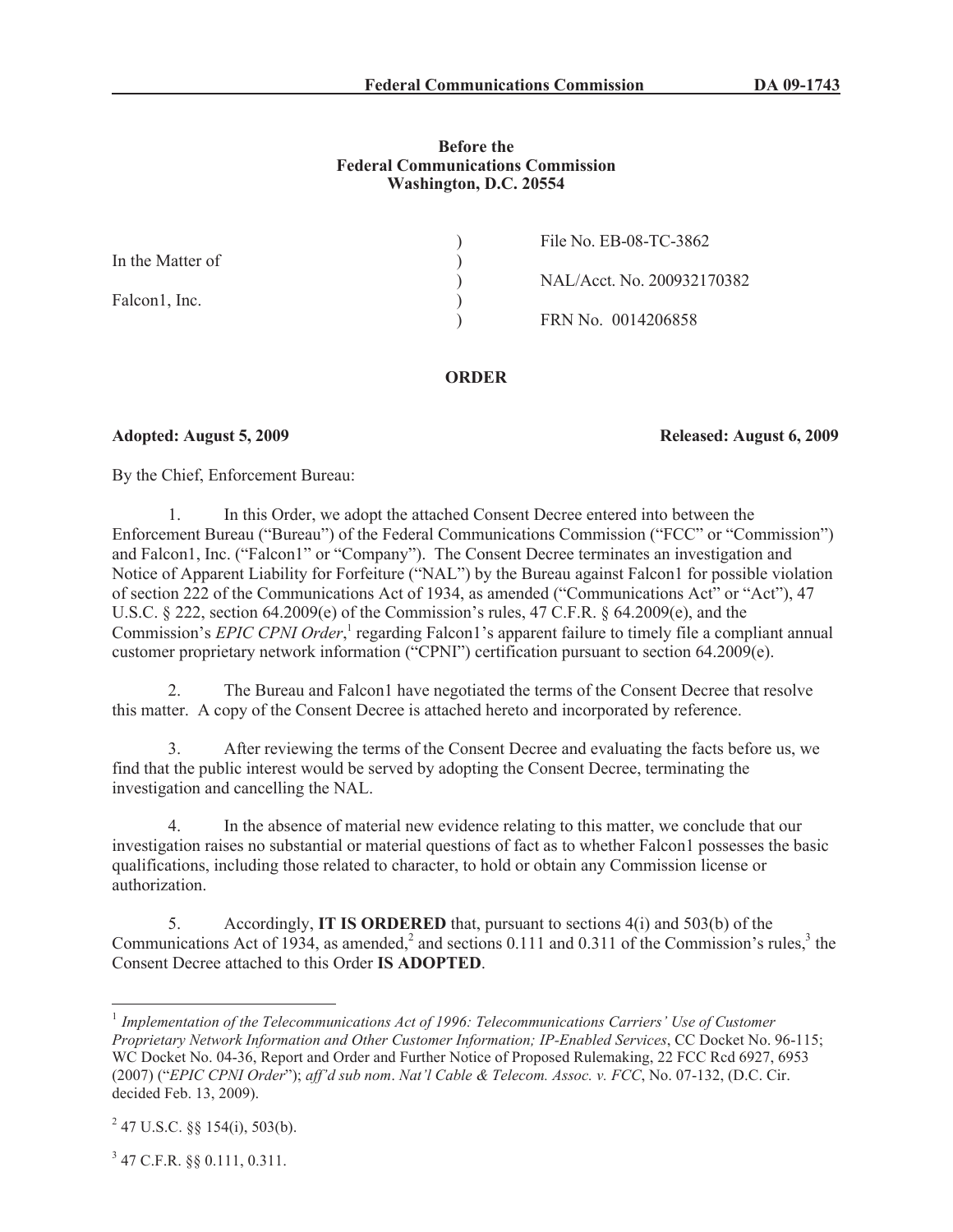6. **IT IS FURTHER ORDERED** that the above-captioned investigation **IS TERMINATED** and the Notice of Apparent Liability for Forfeiture **IS CANCELLED**.

# FEDERAL COMMUNICATIONS COMMISSION

Kris Anne Monteith Chief, Enforcement Bureau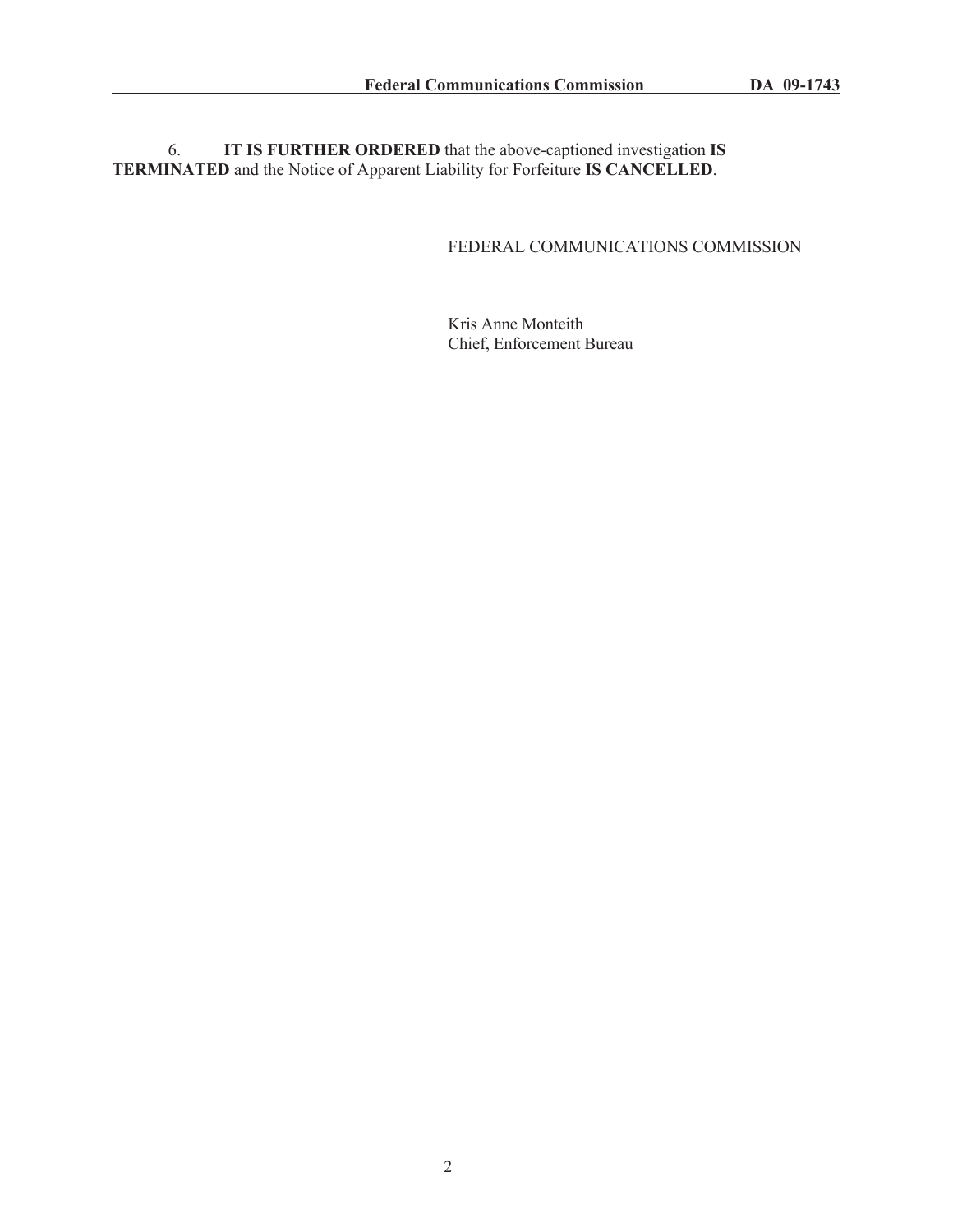### **Before the Federal Communications Commission Washington, D.C. 20554**

|                  | File No. EB-08-TC-3862     |
|------------------|----------------------------|
| In the Matter of |                            |
|                  | NAL/Acct. No. 200932170382 |
| Falcon1, Inc.    |                            |
|                  | FRN No. 004206858          |

### **CONSENT DECREE**

1. The Enforcement Bureau **(**"Bureau") and Falcon1, Inc. ("Falcon1" or the "Company"), by their authorized representatives, hereby enter into this Consent Decree for the purpose of cancelling the Notice of Apparent Liability ("NAL") and terminating the Enforcement Bureau's investigation into Falcon1's possible noncompliance with the requirements of section 222 of the Communications Act of 1934, as amended ("Communications Act" or "Act"), 47 U.S.C. § 222, section 64.2009(e) of the Commission's rules, 47 C.F.R. § 64.2009(e), and the Commission's *EPIC CPNI Order*. 1

## **I. DEFINITIONS**

- 2. For the purposes of this Consent Decree, the following definitions shall apply:
	- (a) "Act" means the Communications Act of 1934, as amended, 47 U.S.C. § 151 *et seq.*
	- (b) "Adopting Order" means an Order of the Commission adopting the terms of this Consent Decree without change, addition, deletion, or modification.
	- (c) "Bureau" means the Enforcement Bureau of the Federal Communications Commission.
	- (d) "Commission" and "FCC" mean the Federal Communications Commission and all of its bureaus and offices.
	- (e) "Compliance Plan" means the program described in this Consent Decree at paragraph 10.
	- (f) "Effective Date" means the date on which the Commission releases the Adopting Order.
	- (g) "Investigation" means the investigation commenced by the Bureau's letter of inquiry<sup>2</sup> regarding whether Falcon1 violated the requirements of section 222 of the

<sup>&</sup>lt;sup>1</sup> Implementation of the Telecommunications Act of 1996: Telecommunications Carriers' Use of Customer *Proprietary Network Information and Other Customer Information; IP-Enabled Services*, CC Docket No. 96-115; WC Docket No. 04-36, Report and Order and Further Notice of Proposed Rulemaking, 22 FCC Rcd 6927, 6953 (2007) ("*EPIC CPNI Order*"); *aff'd sub nom*. *Nat'l Cable & Telecom. Assoc. v. FCC*, No. 07-132, (D.C. Cir. decided Feb. 13, 2009).

<sup>&</sup>lt;sup>2</sup> See Letter from Marcy Greene, Deputy Division Chief, Telecommunications Consumers Division, Enforcement Bureau, FCC to Falcon1 (Sept. 5, 2008) ("LOI").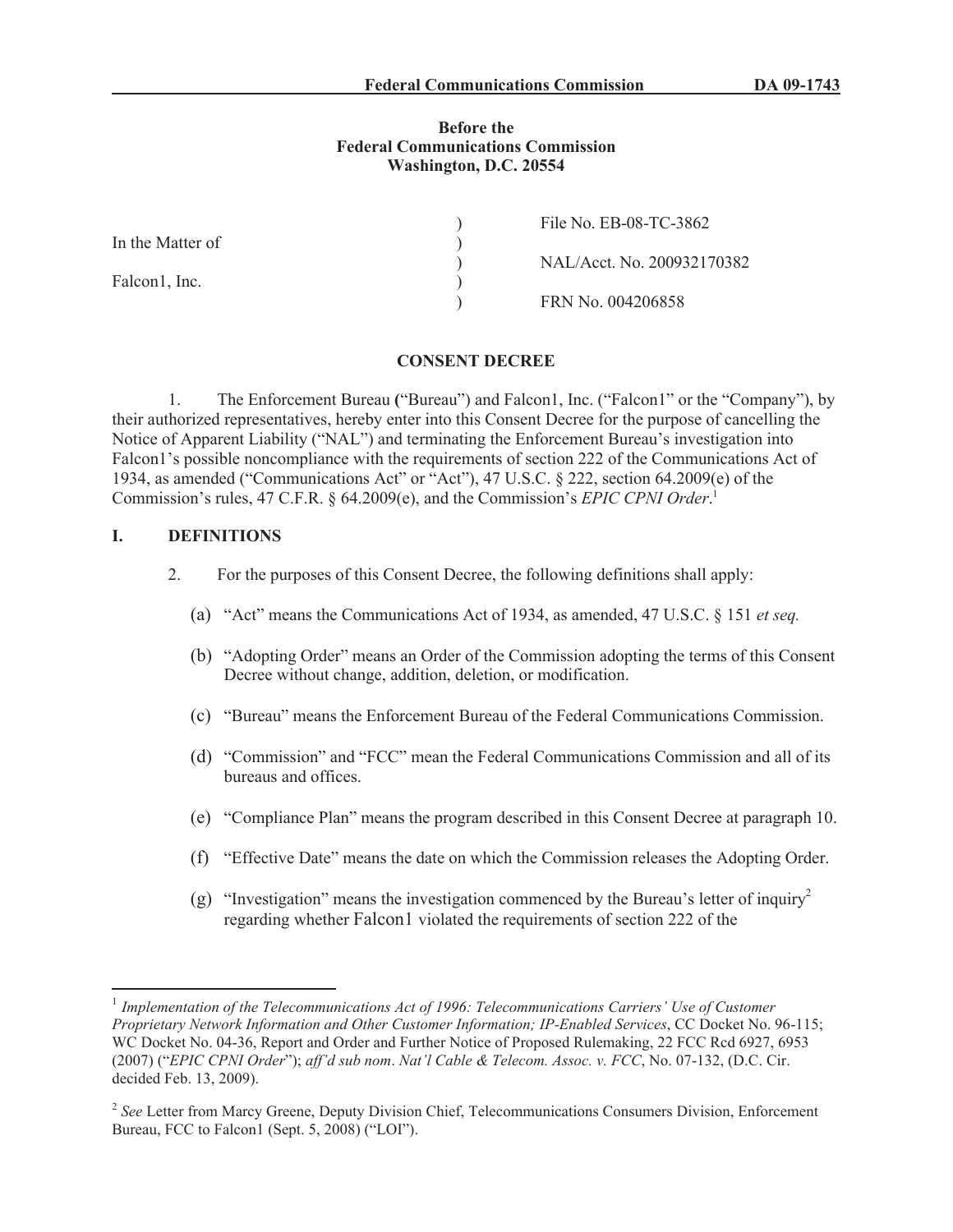Communications Act and section  $64.2009(e)$  of the Commission's rules by failing to file a compliant customer proprietary network information ("CPNI") certification.<sup>3</sup>

- (h) "Falcon1" means Falcon1, Inc. and its predecessors-in-interest and successors-in-interest.
- (i) "NAL" means Notice of Apparent Liability for Forfeiture.
- (j) "Parties" means Falcon1 and the Bureau.
- (k) "Rules" means the Commission's regulations found in Title 47 of the Code of Federal Regulations.

## **II. BACKGROUND**

3. Section 222 imposes the general duty on all telecommunications carriers to protect the confidentiality of their subscribers' proprietary information.<sup>4</sup> The Commission has issued rules implementing section 222 of the Act.<sup>5</sup> The Commission required carriers to establish and maintain a system designed to ensure that carriers adequately protected their subscribers' CPNI. Section 64.2009(e) is one such requirement.

4. In 2006, some companies, known as "data brokers," advertised the availability of records of wireless subscribers' incoming and outgoing telephone calls for a fee.<sup>6</sup> Data brokers also advertised the availability of certain landline toll calls.<sup>7</sup> On April 2, 2007, the Commission strengthened its privacy

5 *See CPNI Order*. *See also Implementation of the Telecommunications Act of 1996: Telecommunications Carriers' Use of Customer Proprietary Network Information and Other Customer Information and Implementation of the Non-Accounting Safeguards of Sections 271 and 272 of the Communications Act of 1934, as amended*, CC Docket Nos. 96-115 and 96-149, Order on Reconsideration and Petitions for Forbearance, 14 FCC Rcd 14409 (1999); *Implementation of the Telecommunications Act of 1996: Telecommunications Carriers' Use of Customer Proprietary Network Information and Other Customer Information and Implementation of the Non-Accounting Safeguards of Sections 271 and 272 of the Communications Act of 1934, as amended, CC Docket Nos. 96-115 and 96-149; 2000 Biennial Regulatory Review -- Review of Policies and Rules Concerning Unauthorized Changes of Consumers' Long Distance Carriers, CC Docket No. 00-257*, Third Report and Order and Third Further Notice of Proposed Rulemaking, 17 FCC Rcd 14860 (2002); *EPIC CPNI Order*.

6 *See, e.g.*, http://www.epic.org/privacy/iei/.

7 *See id.*

 $3$  47 C.F.R. 64.2009(e).

<sup>&</sup>lt;sup>4</sup> Section 222 of the Communications Act, 47 U.S.C § 222, provides that: "Every telecommunications carrier has a duty to protect the confidentiality of proprietary information of, and relating to, other telecommunications carriers, equipment manufacturers, and customers, including telecommunication carriers reselling telecommunications services provided by a telecommunications carrier." Prior to the 1996 Act, the Commission had established CPNI requirements applicable to the enhanced services operations of AT&T, the Bell Operating Companies ("BOCs"), and GTE, and the customer premises equipment ("CPE") operations of AT&T and the BOCs, in the Computer II, Computer III, GTE Open Network Architecture ("ONA"), and BOC CPE Relief proceedings. *See Implementation of the Telecommunications Act of 1996: Telecommunications Carriers' Use of Customer Proprietary Network Information and Other Customer Information and Implementation of Non-Accounting Safeguards of Sections 271 and 272 of the Communications Act of 1934, as amended*, CC Docket Nos. 96-115 and 96-149, Second Report and Order and Further Notice of Proposed Rulemaking, 13 FCC Rcd 8061, 8068-70, para. 7 (1998) ("*CPNI Order*") (describing the Commission's privacy protections for confidential customer information in place prior to the 1996 Act.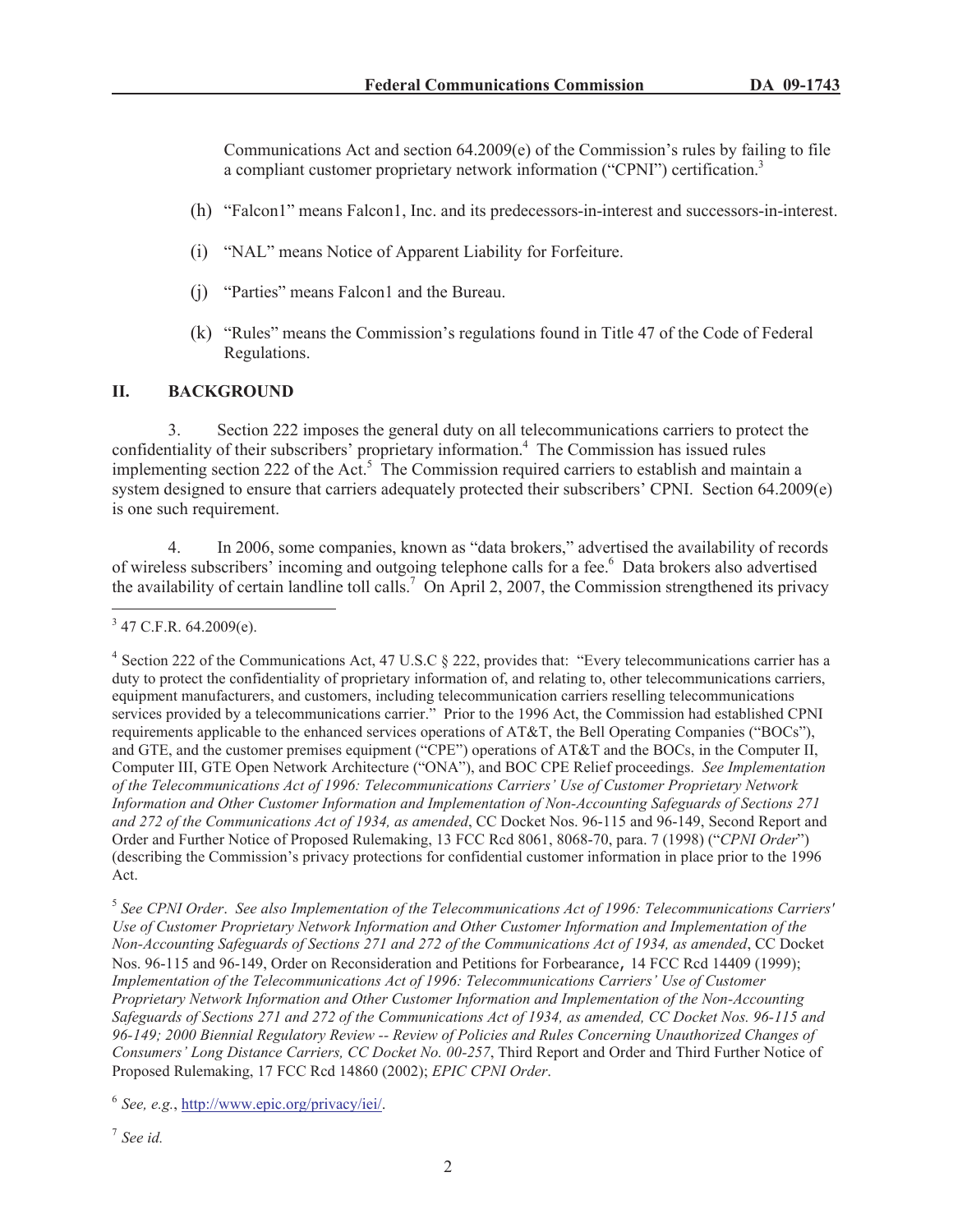rules with the release of the *EPIC CPNI Order*, <sup>8</sup> which adopted additional safeguards to protect CPNI against unauthorized access and disclosure. The *EPIC CPNI Order* was directly responsive to the actions of databrokers, or pretexters, to obtain unauthorized access to CPNI.<sup>9</sup> The *EPIC CPNI Order* requires that all companies subject to the CPNI rules file annually, on or before March 1, a certification with the Commission pursuant to amended rule 47 C.F.R. §  $64.2009(e)$ .<sup>10</sup> Additionally, companies must now provide, with their certification, "an explanation of any actions taken against data brokers and a summary of all customer complaints received in the past year concerning the unauthorized release of CPNI."<sup>11</sup>

5. The Bureau sent a Letter of Inquiry ("LOI") to Falcon1 on September 5, 2008, asking it to provide copies and evidence of its timely filed CPNI compliance certificate for 2007, which was due by March 1, 2008, pursuant to section 64.2009(e) of the Commission's rules or an explanation as to why no certification was filed.<sup>12</sup> Falcon1 submitted a response to the LOI on September  $16, 2008$ .<sup>13</sup> The Bureau concluded that Falcon1 failed to submit satisfactory evidence of its timely filing of the annual CPNI compliance certification.<sup>14</sup> Accordingly, on February 24, 2009, the Bureau released the *Omnibus NAL* against numerous companies, including Falcon1, proposing a monetary forfeiture of twenty thousand dollars (\$20,000) for its apparent failure to comply with section 64.2009(e) of the Commission's rules,<sup>15</sup> and the Commission's *EPIC CPNI Order*, and ordered the Company either to pay the proposed forfeiture or file a written response within thirty (30) days of the release date stating why the proposed forfeiture should be reduced or canceled. Falcon1 requested that the Bureau enter into settlement discussions.

## **III. TERMS OF AGREEMENT**

6. **Adopting Order.** The Parties agree that the provisions of this Consent Decree shall be subject to final approval by the Bureau by incorporation of such provisions by reference in the Adopting Order without change, addition, modification, or deletion.

9 *Id.* at 6928.

<sup>10</sup> *Id.* at 6953; 47 C.F.R. § 64.2009(e).

<sup>12</sup> *See* note 2, *supra.*

<sup>&</sup>lt;sup>8</sup> *EPIC CPNI Order*, 22 FCC Rcd 6927. Specifically, pursuant to section 64.2009(e): A telecommunications carrier must have an officer, as an agent of the carrier, sign and file with the Commission a compliance certificate on an annual basis. The officer must state in the certification that he or she has personal knowledge that the company has established operating procedures that are adequate to ensure compliance with the rules in this subpart. The carrier must provide a statement accompanying the certification explaining how its operating procedures ensure that it is or is not in compliance with the rules in this subpart. In addition, the carrier must include an explanation of any actions taken against data brokers and a summary of all customer complaints received in the past year concerning the unauthorized release of CPNI. This filing must be made annually with the Enforcement Bureau on or before March 1 in EB Docket No. 06-36, for data pertaining to the previous calendar year. 47 C.F.R. § 64.2009(e).

<sup>&</sup>lt;sup>11</sup> *EPIC CPNI Order*, 22 FCC Rcd at 6953.

<sup>&</sup>lt;sup>13</sup> *See* email from Melinda Campbell, Thompson Hine LLP, counsel to Falcon1, to Marcy Greene, Deputy Division Chief, Telecommunications Consumers Division, Enforcement Bureau, FCC (Sept. 16, 2008).

<sup>&</sup>lt;sup>14</sup> Annual CPNI Certification, Omnibus Notice of Apparent Liability for Forfeiture, 24 FCC Rcd. 2299 (Enf. Bur. 2009) ("*Omnibus NAL*").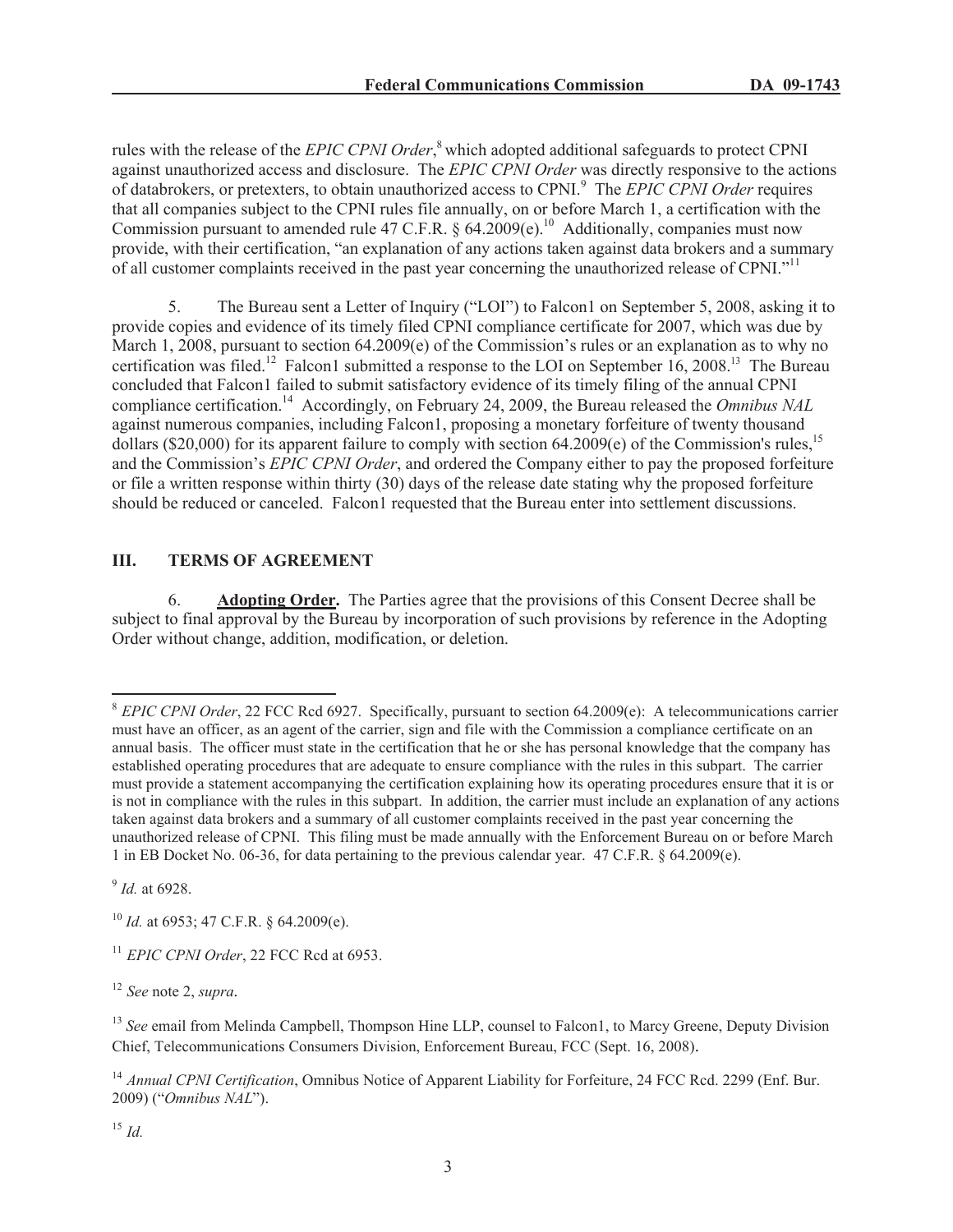7. **Jurisdiction.** Falcon1 agrees that the Bureau has jurisdiction over it and the matters contained in this Consent Decree and has the authority to enter into and adopt this Consent Decree.

8. **Effective Date; Violations.** The Parties agree that this Consent Decree shall become effective on the date on which the FCC releases the Adopting Order. Upon release, the Adopting Order and this Consent Decree shall have the same force and effect as any other Order of the Bureau. Any violation of the Adopting Order or of the terms of this Consent Decree shall constitute a separate violation of a Bureau Order, entitling the Bureau to exercise any rights and remedies attendant to the enforcement of a Bureau Order.

9. **Termination of Investigation.** In express reliance on the covenants and representations in this Consent Decree and to avoid further expenditure of public resources, the Bureau agrees to terminate its investigation and to cancel the NAL. In consideration for the termination of said investigation and cancellation of the NAL, Falcon1 agrees to the terms, conditions, and procedures contained herein. The Bureau further agrees that, in the absence of new material evidence, the Bureau will not use the facts developed in this investigation through the Effective Date of the Consent Decree, or the existence of this Consent Decree, to institute, on its own motion, any new proceeding, formal or informal, or take any action on its own motion against Falcon1 concerning the matters that were the subject of the investigation. The Bureau also agrees that it will not use the facts developed in this investigation through the Effective Date of this Consent Decree, or the existence of this Consent Decree, to institute on its own motion any proceeding, formal or informal, or take any action on its own motion against Falcon1 with respect to Falcon1's basic qualifications, including its character qualifications, to be a Commission licensee or authorized common carrier or hold Commission authorizations.

10. **Compliance Plan.** For purposes of settling the matters set forth herein and to help ensure compliance with the Commission's CPNI rules, Falcon1 agrees to take all measures necessary to achieve full compliance with section 64.2009(e) of the Commission's rules. Falcon1 agrees to train its personnel as to when they are and are not authorized to use CPNI. Falcon1 further agrees to have an express disciplinary process in place for the unauthorized use of CPNI. Additionally, Falcon1 agrees to submit a copy of its annual section 64.2009(e) compliance certificate, which it is required to file annually in EB Docket 06-36, for each of two (2) years following the Effective Date of this Consent Decree to the Chief, Telecommunications Consumers Division, Enforcement Bureau, Federal Communications Commission, 445 12th Street, S.W. Room 4-C244, Washington, D.C. 20554, and must include the file number listed above. Falcon1 will also send an electronic copy of its certification to other Telecommunications Consumers Division staff as directed by the Division Chief. This Consent Decree will expire two (2) years after the Effective Date or upon the termination of the certification requirement set forth in section 64.2009(e) of the Commission's rules, 47 C.F.R. § 64.2009(e), whichever is earlier.

11. **Section 208 Complaints; Subsequent Investigations.** Nothing in this Consent Decree shall prevent the Commission or its delegated authority from adjudicating complaints filed pursuant to section 208 of the Act against Falcon1 or its affiliates for alleged violations of the Act, or for any other type of alleged misconduct, regardless of when such misconduct took place. The Commission's adjudication of any such complaint will be based solely on the record developed in that proceeding. Except as expressly provided in this Consent Decree, this Consent Decree shall not prevent the Commission from investigating new evidence of noncompliance by Falcon1 of the Act, the rules, or the Order.

12. **Voluntary Contribution.** Falcon1 agrees that it will make a voluntary contribution to the United States Treasury in the amount of \$1,000. The contribution will be made within thirty (30) calendar days after the Effective Date of the Adopting Order. Payment must be made by check or similar instrument, payable to the order of the Federal Communications Commission. The payment must include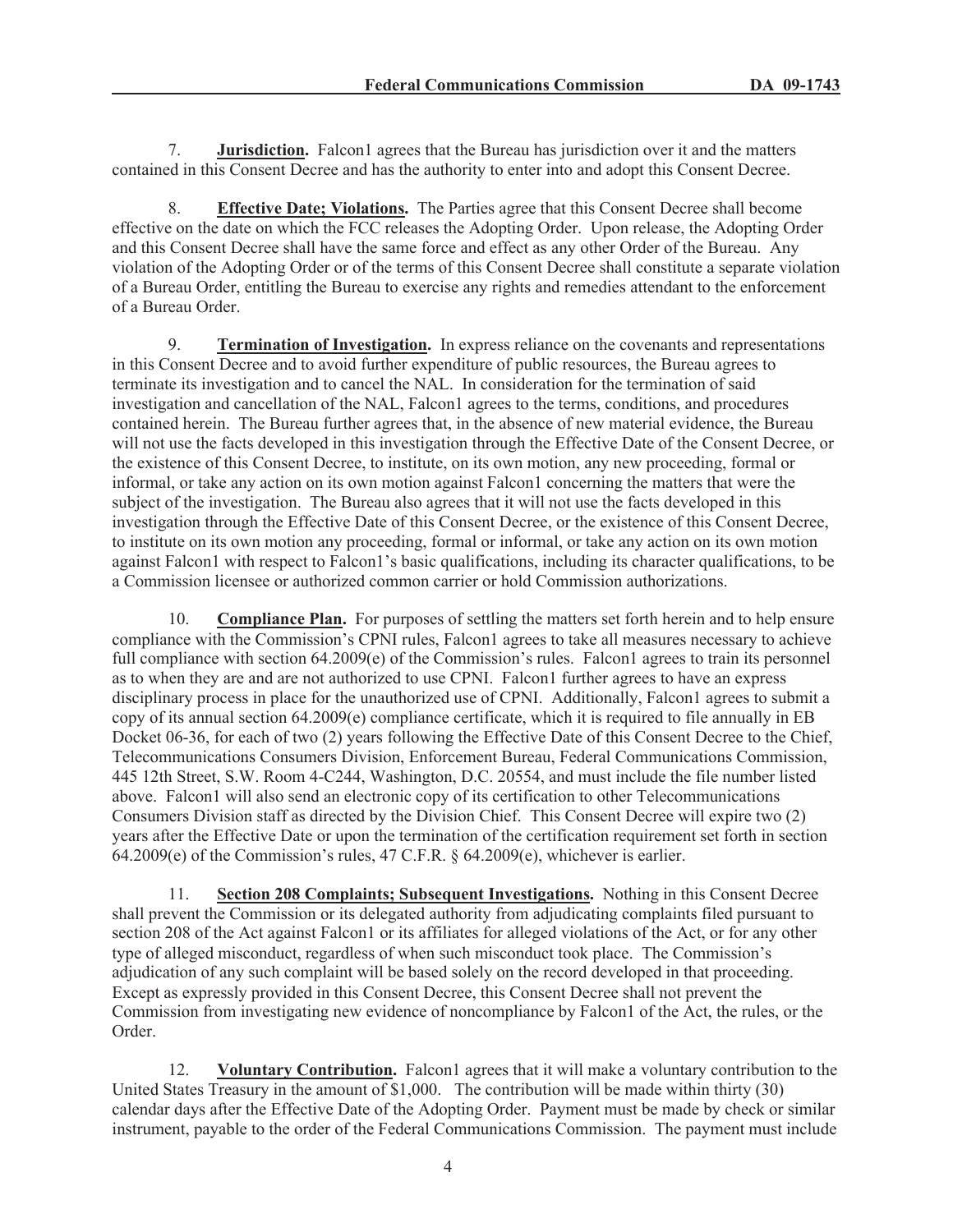the NAL/Account Number and FRN Number referenced in the caption to the Adopting Order. Payment by check or money order may be mailed to Federal Communications Commission, P.O. Box 979088, St. Louis, MO 63197-9000. Payment by overnight mail may be sent to U.S. Bank – Government Lockbox #979088, SL-MO-C2-GL, 1005 Convention Plaza, St. Louis, MO 63101. Payment by wire transfer may be made to ABA Number 021030004, receiving bank TREAS/NYC, and account number 27000001. For payment by credit card, an FCC Form 159 (Remittance Advice) must be submitted. When completing the FCC Form 159, enter the NAL/Account number in block number 23A (call sign/other ID), and enter the letters "FORF" in block number 24A (payment type code). Falcon1 will also send electronic notification on the date said payment is made to Johnny.drake $@$ fcc.gov.

13. **Waivers.** Falcon1 waives any and all rights it may have to seek administrative or judicial reconsideration, review, appeal or stay, or to otherwise challenge or contest the validity of this Consent Decree and the Adopting Order, provided the Commission issues an Adopting Order adopting the Consent Decree without change, addition, modification, or deletion. Falcon1 shall retain the right to challenge Commission interpretation of the Consent Decree or any terms contained herein. If either Party (or the United States on behalf of the Commission) brings a judicial action to enforce the terms of the Adopting Order, neither Falcon1 nor the Commission shall contest the validity of the Consent Decree or the Adopting Order, and Falcon1 shall waive any statutory right to a trial *de novo*. Falcon1 hereby agrees to waive any claims it may otherwise have under the Equal Access to Justice Act, 5 U.S.C. § 504 and 47 C.F.R. § 1.1501 *et seq*., relating to the matters addressed in this Consent Decree.

14. **Severability.** The Parties agree that if any of the provisions of the Adopting Order or the Consent Decree shall be invalid or unenforceable, such invalidity or unenforceability shall not invalidate or render unenforceable the entire Adopting Order or Consent Decree, but rather the entire Adopting Order or Consent Decree shall be construed as if not containing the particular invalid or unenforceable provision or provisions, and the rights and obligations of the Parties shall be construed and enforced accordingly. In the event that this Consent Decree in its entirety is rendered invalid by any court of competent jurisdiction, it shall become null and void and may not be used in any manner in any legal proceeding.

15. **Subsequent Rule or Order.** The Parties agree that if any provision of the Consent Decree conflicts with any subsequent rule or Order adopted by the Commission (except an Order specifically intended to revise the terms of this Consent Decree to which Falcon1 does not expressly consent) that provision will be superseded by such Commission rule or Order.

16. **Successors and Assigns.** Falcon1 agrees that the provisions of this Consent Decree shall be binding on its successors, assigns, and transferees.

17. **Final Settlement.** The Parties agree and acknowledge that this Consent Decree shall constitute a final settlement between the Parties. The Parties further agree that this Consent Decree does not constitute either an adjudication on the merits or a factual or legal finding or determination regarding any compliance or noncompliance with the requirements of the Act or the Commission's rules and Orders.

18. **Modifications.** This Consent Decree cannot be modified without the advance written consent of both Parties.

19. **Paragraph Headings.** The headings of the Paragraphs in this Consent Decree are inserted for convenience only and are not intended to affect the meaning or interpretation of this Consent Decree.